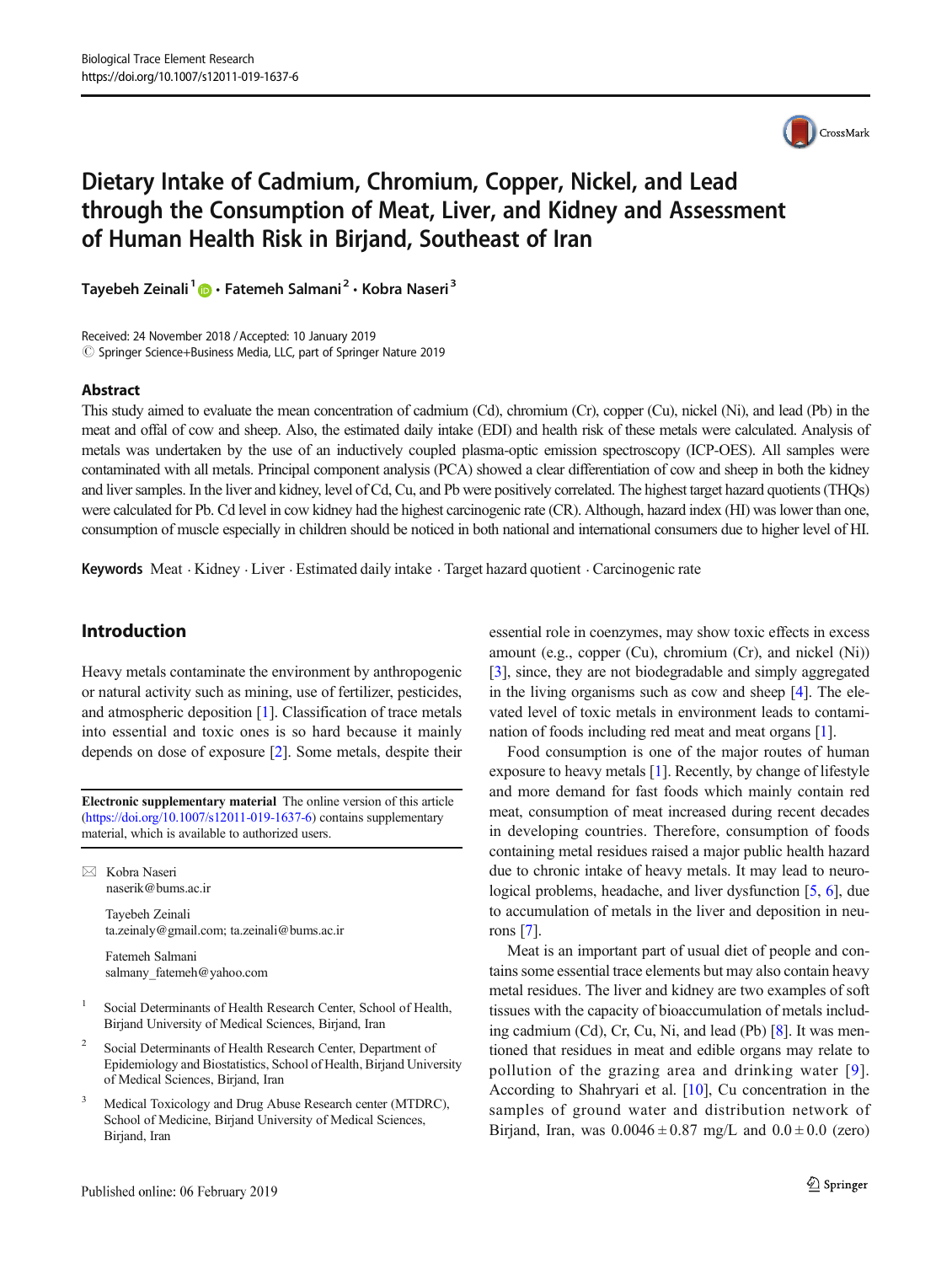mg/L, respectively. Cr amount was  $0.0916 \pm 0.12$  and  $0.0514$  $\pm 0.02$  mg/L in the samples of ground water and distribution network of this region, respectively. 51.3% of the samples of distribution network and 67.9% of the ground water of the city had unallowable amount  $(> 0.05$  mg/L) of Cr [10].

The liver and kidney are a good source of essential micronutrients in the human diet [11]. Moreover, the liver and kidney had lower price and consist more portion of daily diet of poor people. Despite the low rate of adsorption of Cd through diet, it is deposited in the kidney and liver with a long half-life of 10–30 years. Chronic exposure to Cd through diet associated with the risk of malignancy in the breast  $[12]$ , lung, endometrium, and bladder  $[13]$ ; renal dysfunction/failure; and demineralization of the bone. The European Commission (EC) and Joint FAO/WHO Expert Committee on Food Additives (JECFA) set the maximum residue levels (MRLs) for Cd in the meat, liver, and kidney of cow and sheep as 0.05, 0.5, and 1.0 mg/kg wet/weight  $(w/w)$ , respectively [14].

Dietary exposure to lead is mainly through contamination of food during production or processing. Chronic Pb intoxication leads to colic, constipation and anemia [12]. Elevated level of Pb associated with delayed cognitive development in children and increased the incidence of hypertension and cardiovascular disease in adults [14]. MRLs of Pb were set as 0.1 and 0.5 mg/kg for meat and edible offal, respectively [14, 15]. According to a recent review made by European Food Safety Authority (EFSA), MRLs of Cu were set as 3, 400 and 10 mg/kg in the bovine meat, liver, and kidney, respectively. In the sheep muscle, liver, and kidney, MRLs were determined as 3, 150, and 6 mg/kg, respectively  $[16]$ . Ni is widely distributed in the surface of earth and presence of Ni in food resulted from human activity and also natural sources [17]. Regarding Cr and Ni in meat, Codex and WHO did not set any MRLs. A national standard of Brazil has set a 0.1 μg/g for Cr in meat, and an allowable limit of 0.5 mg/kg for nickel in meat was set by Russia [18].

The EU Scientific Panel on Contaminants in the Food Chain (CONTAM) reported that in the food group "meat" and meat products and offal^, 3.6%, 3.7%, and 1% of the meat, liver, and kidney samples exceeded the MLs, respectively [13].

The precise measurement of the metals in the animal tissues may help to elucidate the role of metals in animal's body and introduce as biological indicator to determine the environmental pollution [8, 9]. Since meat and edible offal comprise a major part of Iranian diet, the heavy metal concentration in them can correlate significantly with the heavy metal intake of consumer [12].

Birjand (32° 53′ 00″ N; 59° 12′ 00″ E) is a town in the Southeast of Iran, located about 100 km east of the capital city, Tehran. It had a population about 261,324 [19] and some wellknown mining such as granite, chromite, and copper.

This study aimed to evaluate the mean concentrations of heavy metals in the meat and edible offal of beef and sheep; to reveal the accumulation features of metals in beef and sheep; and to estimate the daily intake (EDI), target hazard quotient (THQ), and carcinogenic rate (CR) of toxic metals through consumption of these food animals in Birjand, Southeast of Iran. Furthermore, to the best of our knowledge, this is the first report regarding the heavy metal concentrations in the muscle and edible organs of cow and sheep distributed in this region. The muscle is selected as the central site of metal uptake in the present study.

# **Methods**

# Sampling

From January 2017 until September 2017, a total of 102 samples from the liver, kidney, and muscle of beef (51) and sheep (51) were collected from different butcheries and retails in five different regions of Birjand, Southeast of Iran, according to clustered random sampling. Fifty-eight and 44 samples were taken in cold (winter) and warm (summer) seasons, respectively. All of the collected samples were from the animals that freshly produced in the region. The samples were labeled and immediately transferred to laboratory and kept at − 20 °C until analysis.

#### Sample Preparation and Metal Analysis

All of the chemicals and standards were purchased as analytical grade (Merck KGaA, Darmstadt, Germany). Nitric acid (10% solution) was used to wash all laboratory equipments and containers. Prior to analysis, the samples were thawed and washed with deionized water. One gram (g) of each sample was placed into a 50-mL volumetric flask; 5 ml of  $HNO<sub>3</sub>$ (65%) and 15 ml of HCL were added to the sample. A volumetric flask was kept at room temperature for 24 hours (h). Then, the sample was placed on a heater block at 105 °C for 2 to 3 h until full acid digestion. The digested sample was left to cool and filtered by Whatman filter paper (Ashless no. 42). The filtrate was made up to 50 mL with deionized water. An inductively coupled plasma-optic emission spectroscopy (ICP-OES) (Spectro Arcos, Germany) was used for quantification of Pb, Cr, Ni, Cu, and Cd. The calibration of instrument was performed by use of a multi-elemental standard solution of the respective metals (to diagram standard curves before metal analysis). Standard solutions of each metal were prepared using a 1000-mg/L standard stock solution. Working calibration multi-elemental 2-ppm standards of Pb, Cd, Cr, Cu, and Ni were prepared by serial dilution of stock solutions (100 ppm). The standard curve was obtained by injection of standards and blank solution into ICP-OES. Concentrations of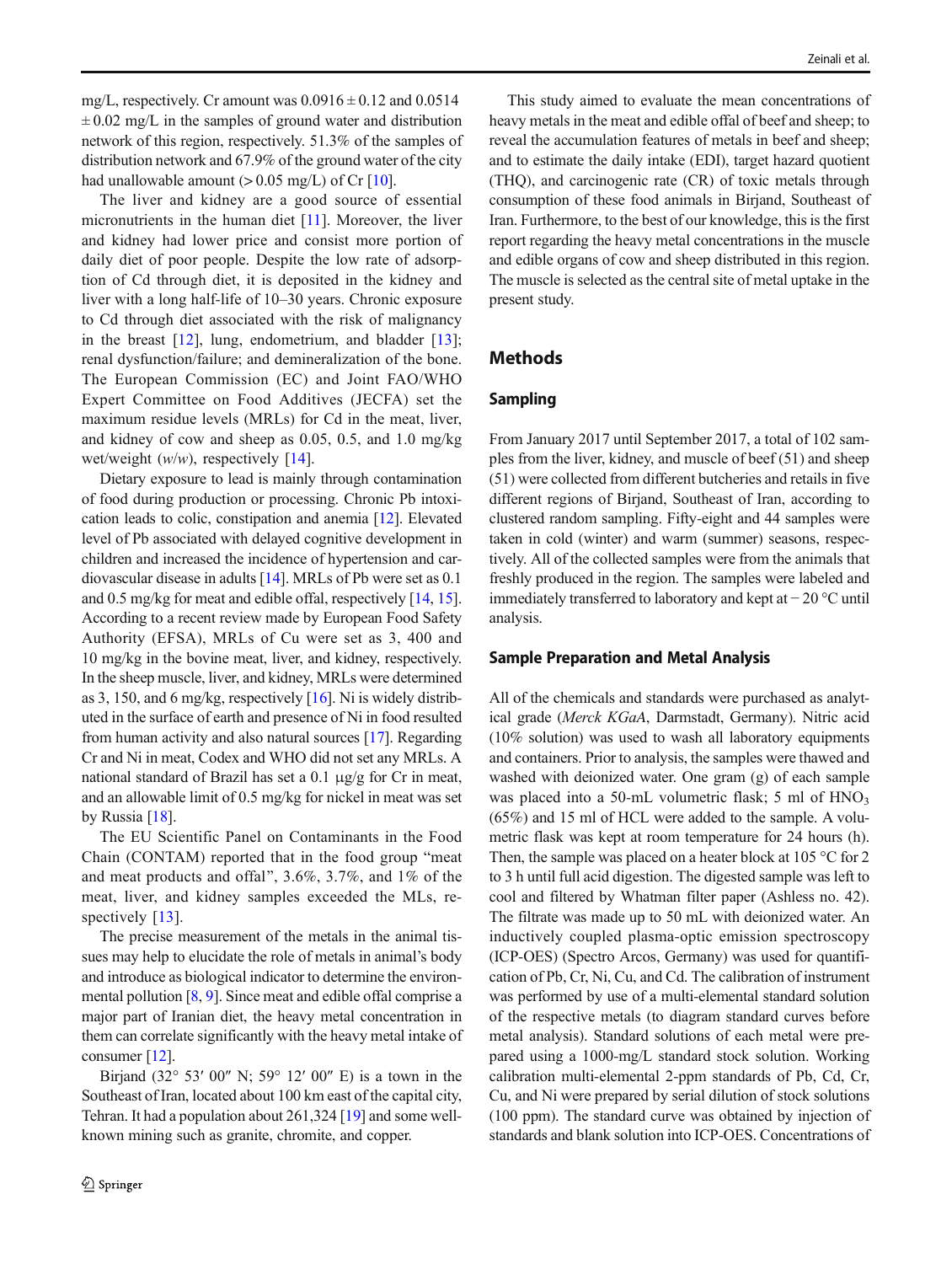metals were stated in milligrams per kilogram (ppm) wet weight (mg/kg w/w). A blank solution and reference solution were also treated the same procedure as the samples prior to analysis.

# Quality Control

The detection limit (ppb) of Cd, Cr, Cu, Ni, and Pb was 1, 1, 2, 3, and 3, respectively. Furthermore, a recovery study of the analytical method was done in selected samples by spiking measured samples with the different aliquots of a multielemental standards and then reanalyzed the samples and by use of certified reference material, fish protein DORM-3 (National Research Council, Canada) and DOLT-4 (dogfish liver, the National Research Council, Canada). All experiments were performed in triplicate. In order to test the reliability of instruments, after every 10 samples, a blank and known standard were run (relative standard deviation, RSD  $\leq$ 3%). Acceptable recoveries were in the range of 95–103% for measured metals.

#### Estimated Daily Intake of Toxic Metals

The EDI of toxic metals (Cd, Cr, Cu, Ni, and Pb) was determined by the following equation:

$$
EDI = \frac{MC \times FDC}{BW}
$$

where MC is the mean concentration of metal in food  $(\mu g/g)$ , on fresh weight basis); FDC relates to the daily consumption of specified food according to ISIRI 12968 (g/person/d); BW is the average weight of body. The local inhabitants consumed an average offal (liver/kidney) and muscle of 3 and 30 g/day for adult (60 kg in BW) and children (30 kg in BW), respectively. The EDI of metal were compared with the tolerable daily intakes (TDI) of metals recommended by the US EPA [20] and ISIRI [21].

#### Target Hazard Quotient

The THQ showed the potential health risks from the consumption of polluted food. The THQ is a ratio between the exposed and the reference dose (RfD). RfD shows the oral reference dose that is an assumption of the safe daily exposure of a contaminant. RfD values of Cd, Cr, Cu, Ni, and Pb are 0.001, 0.003, 0.04, 0.02, and 0.004 (μg/g bw/day), respectively [2, 22].

The THQ was measured according to the method presented in the US EPA Region III risk-based concentration table [22] and in Wang et al. [23], according to the following equation:

$$
\text{THQ} = \frac{\text{EFr} \times \text{ED} \times \text{FIR} \times \text{MC}}{\text{RfD} \times \text{BW} \times \text{AT}} \times \text{E-3}
$$

where  $EFr$  is frequency of exposure (365 days/year); ED is the duration of exposure (72 years); FIR is food ingestion rate (g/person/d); MC is the mean level of metal in food ( $\mu$ g/g, on fresh weight basis); RfD is the oral reference dose (mg/kg/ d); BW is the average body weight, adult (60 kg); children (30 kg); AT is the mean exposure time (365 days/year  $\times$  number of exposure years, assuming 72 years in this study).

If the measured THQ is less than 1, the consumer will expose no health risk.

## Hazard Index

The potential risk through the consumption of more than one heavy metal in meat and offal was evaluated by the hazard index (HI). All of the hazard quotients were summed to measure the HI [20].

 $HI = \Sigma HQ = HQ Cd + HQ Cr + HQ Cu + HQ Ni$  $+$  HQ Pb

where  $\Sigma$  HQ is the summation of hazard quotients of metals and HQ Cd, HQ Cr, HQ Cu, HQ Ni, and HQ Pb are the hazard quotients for cadmium, chromium, copper, nickel, and lead, respectively. In the case of hazard index greater than 1, a potential adverse effect existed [24].

## Carcinogenic Risk

CR is a likelihood of person for developing cancer over the period of life due to contact with a potential carcinogen. Cancer risk due to exposure to Pb and Cd was determined using cancer slope factor (CSF), provided by US EPA [25] with the following equation:

 $CR = CSF \times EDI$ 

where CSF is the carcinogenic slope factor of 0.0085 (mg/kg/ day)<sup>-1</sup> for Pb and 0.38 (mg/kg/day)<sup>-1</sup> for Cd set by USPEA [20]. EDI is the estimated daily intake of heavy metals. E-4 (1 in  $10,000$ ) to E-6  $(1 \text{ in } 1,000,000)$  is the acceptable range of CR.

#### Statistical Analysis

The data was analyzed using SPSS (version16). The distribution's normality of the analyzed samples was tested by the Kolmogorov-Smirnov test. The comparison of Cd and Pb with MRL recommended by WHO and EU was done through one sample  $t$  test. The mean concentration of metals in two seasons was compared by use of independent  $t$  test. A two- way analysis of variance was used to assess the interaction of animal and tissue ( $p < 0.05$ ). If there was any interaction between animal and tissue, one-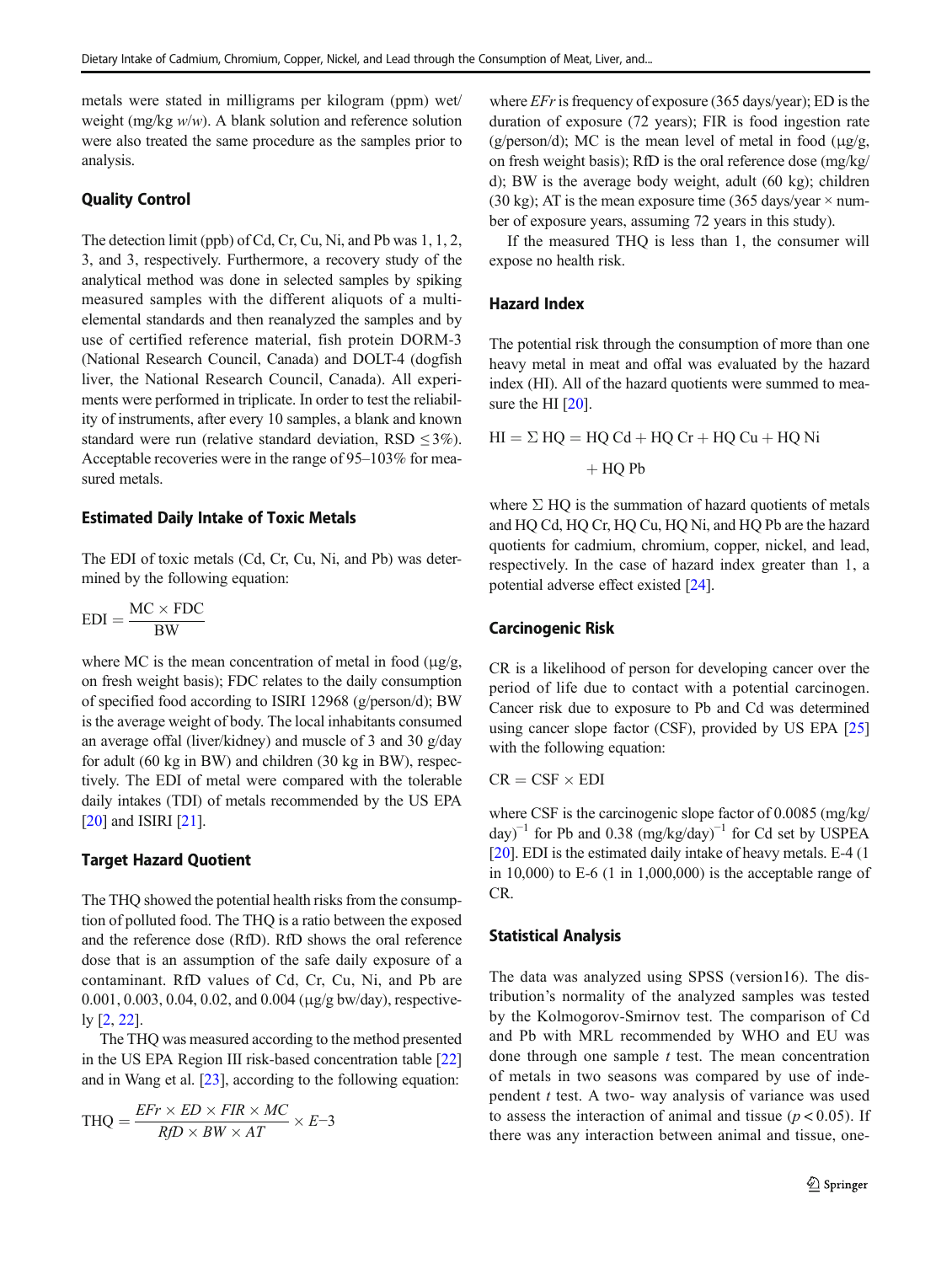way analysis of variance  $(ANOVA)$  and independent t test were adjusted to compare the concentration of metals in different tissues and two animals, respectively  $(p < 0.05)$ . The means were separated using Tukey's test. R software (version 3.5) was used to perform Principal Component analysis (PCA).

# Results and Discussion

#### Levels of Heavy Metals

Concentration of Cd, Cr, Cu, Ni, and Pb in the muscle, liver, and kidney of cow and sheep were determined (Table 1S). All of the metals were detected in all of the samples. Meanwhile, the mean concentration of lead and cadmium were below than MRL level defined by WHO and EU in all the samples  $(p < 0.001)$ .

Mean concentration of metals in warm (summer) and cold (winter) seasons were compared in all the samples. Just in the samples of sheep liver, the mean concentration of Cd in cold season was significantly higher than warm season ( $p < 0.05$ ). All of the other samples did not have any significant difference in the mean concentration of detected metals in the two seasons (Fig. 1).

#### Cadmium

The mean concentration of cadmium in the muscle, liver, and kidney samples of cow and sheep was lower than the MRL recommended by WHO and EU, 0.05, 0.5, and 1 mg/kg  $(p < 0.001)$  [14]. Cd was detected in all 102 samples. There was no interaction between animal and tissues  $(p > 0.05)$  in two-way analysis. There was no difference between two animals ( $p > 0.05$ ), but a significant difference was seen between tissues ( $p < 0.001$ ). Tukey's follow-up test for tissues showed that mean concentration of Cd in kidney was significantly higher than the muscle  $(p < 0.001)$  and liver  $(p < 0.001)$ , respectively (Table 1).

Due to mainly excretion of Cd through urine, the kidney may have some upper level of Cd [7, 26]. Also, it has been related to some free protein–thiol groups in this organ that bind the heavy metal [27]. Exposure of food animals to Cd mainly occurred through municipal waste, discharges from nickel–cadmium-based battery electroplating, and plastic and paint wastes due to careless discarding of these items [1].

Absorption of Cd from respiratory system is higher than gastrointestinal (GI) system, in vitro. However, GI adsorption is affected by diet and nutritional status. The accumulation of Cd in the kidney leads to renal dysfunction [22].



Fig. 1 Mean concentration of metals in cold (winter) and warm (summer) season. W, winter; S, summer. Cu concentration should be multiplied by E4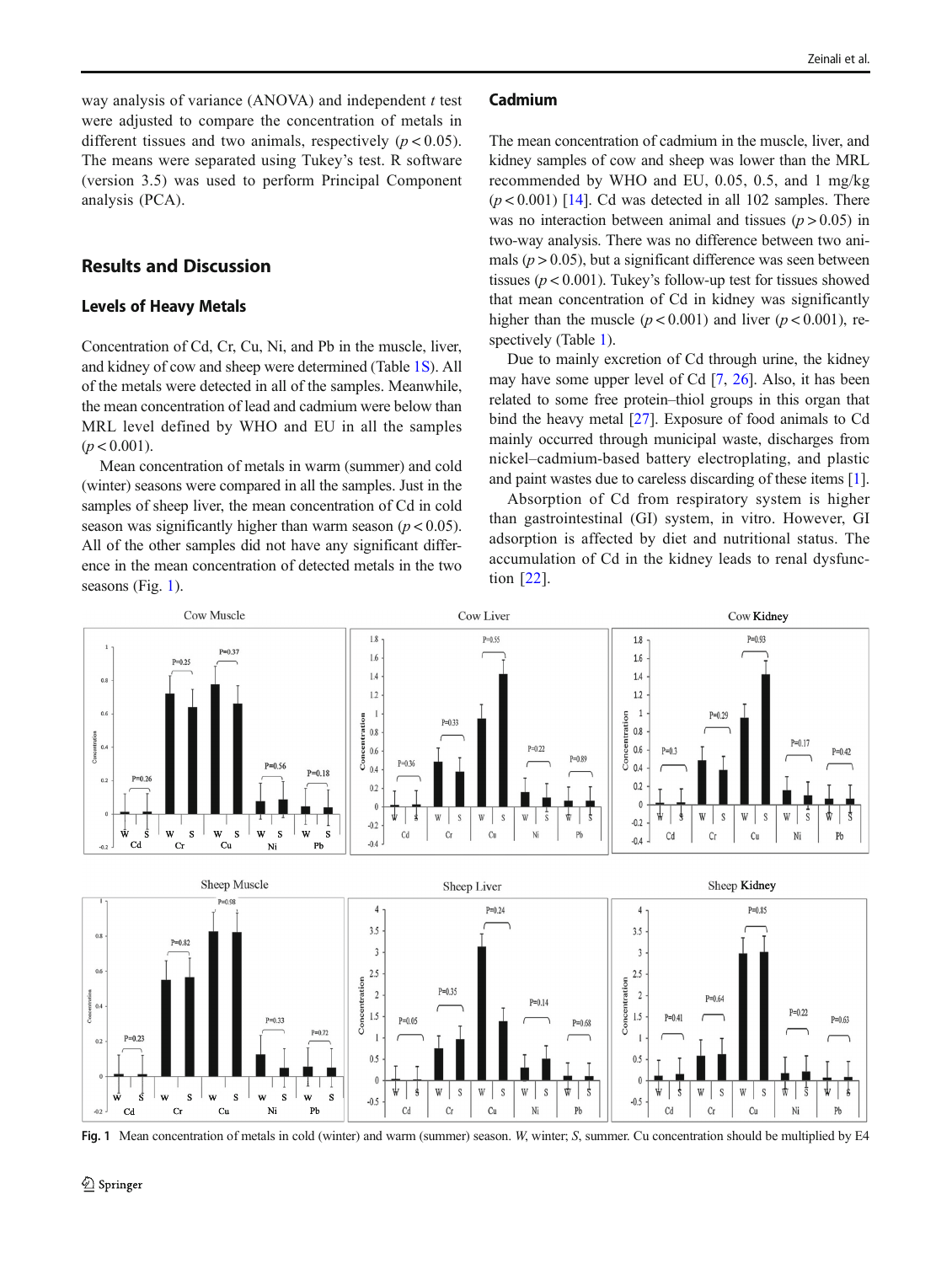| Sample type (number) |               | C <sub>d</sub>                | Cr                            | Cu                            | Ni                             | Pb                        |
|----------------------|---------------|-------------------------------|-------------------------------|-------------------------------|--------------------------------|---------------------------|
| Cow(51)              | Mean $\pm$ SD | $0.074 \pm 0.17$              | $0.9 \pm 0.763^{\text{a}}$    | $5.298 \pm 9.52$              | $0.334 \pm 0.43^{\circ}$       | $0.062 \pm 0.02^a$        |
|                      | Range         | $0.009 - 0.967$               | $0.174 - 4.96$                | $0.433 - 54.001$              | $0.017 - 2.033$                | $0.015 - 0.135$           |
| Sheep $(51)$         | $Mean \pm SD$ | $0.057 \pm 0.08$              | $0.664 \pm 0.28$              | $9.33 \pm 19.74$              | $0.224 \pm 0.22$               | $0.0776 \pm 0.04$         |
|                      | Range         | $0.009 - 0.475$               | $0.342 - 2.034$               | 0.508-111.392                 | $0.001 - 1.23$                 | $0.023 - 0.163$           |
| Muscle $(34)$        | Mean $\pm$ SD | $0.014 \pm 0.00^{\circ}$      | $0.62 \pm 0.15$ <sup>c</sup>  | $0.773 \pm 0.27^b$            | $0.088 \pm 0.11$ <sup>bc</sup> | $0.048 \pm 0.02^{\rm bc}$ |
|                      | Range         | $0.009 - 0.019$               | $0.342 - 0.995$               | $0.433 - 1.531$               | $0.001 - 0.665$                | $0.015 - 0.123$           |
| Liver $(34)$         | Mean $\pm$ SD | $0.025 \pm 0.01^{\rm d}$      | $0.634 \pm 0.38$ <sup>d</sup> | $17.95 \pm 23.71^{\text{bd}}$ | $0.258 \pm 0.25$ <sup>bd</sup> | $0.085 \pm 0.03^b$        |
|                      | Range         | $0.009 - 0.07$                | $0.174 - 2.043$               | 1.075-111.392                 | $0.02 - 1.23$                  | $0.043 - 0.163$           |
| Kidney $(34)$        | Mean $\pm$ SD | $0.157 \pm 0.2$ <sup>cd</sup> | $1.09 \pm 0.85$ <sup>cd</sup> | $3.211 \pm 0.44^d$            | $0.491 \pm 0.45$ <sup>cd</sup> | $0.077 \pm 0.03^{\circ}$  |
|                      | Range         | $0.021 - 0.967$               | $0.422 - 4.969$               | 2.413-4.029                   | $0.132 - 2.033$                | $0.023 - 0.137$           |

<sup>a</sup> Indicates significant difference between animal; <sup>b</sup> indicates significant difference between the muscle and liver; <sup>c</sup> indicates significant difference between the muscle and kidney; <sup>d</sup> indicates significant difference between the liver and kidney

## Chromium

A significant interaction existed between animal and tissue  $(p < 0.001)$ . The highest and lowest levels of chromium were measured in cow's kidney and liver, respectively (Table 1S). The mean concentration of Cr in the muscle of these two animals did not have any significant difference  $(t$  test;  $p < .014$ ) but the liver and kidney had highly significant difference (*t* test;  $p < .001$ ). There was a significant difference between the tissues of cow. For example, the kidney had a higher significant level of Cr than the muscle (Tukey's test;  $p < 0.001$ ) and the liver (t test;  $p < 0.001$ ), respectively. The muscle and liver had similar amount. In sheep tissues, the liver had a higher significant amount of Cr than the muscle (Tukey's test;  $p = .008$ ) and the kidney (Tukey's test;  $p < .029$ ). The kidney and muscle had similar level (Tukey's test;  $p < .873$ ) (Table 1S).

### Copper

Two-way analysis showed no interaction between animal and tissues ( $p > 0.05$ ). Also, there was no difference between the two animals ( $p > 0.05$ ). Tukey's follow-up test for tissues showed that mean concentration of Cu was significantly higher in the liver than in the muscle ( $p < 0.001$ ) and kidney  $(p < 0.001)$  (Table 1). The liver and kidney damage were seen in high intake of copper [28].

# Nickel

A significant interaction was seen between animal and tissue  $(p < 0.001)$  in two-way analysis. The highest concentration of Ni detected in cow kidney was higher than 0.5 mg/kg [18]. But, the least amount of this metal was detected in cow and sheep muscle (Table  $1S$ ). The mean concentration of Ni in sheep liver was significantly higher than cow liver  $(t + 1)$   $p < .003$ ), and in cow kidney, Ni was significantly higher than sheep kidney (*t* test;  $p < 0.001$ ). Tukey's test showed a highly significant difference in comparison of the muscle by the kidney ( $p < 0.001$ ) and the liver by the kidney ( $p < 0.001$ ) of cow samples. In comparison of sheep samples, the mean concentration of Ni in the muscle was significantly lower than the liver ( $p < 0.001$ ) and the liver was significantly higher than the kidney ( $p < .016$ ). According to EC 2006, respiratory problems are caused by higher amount of intakes of Ni [14]. Soil and sediment were mentioned as the primary source of Ni. Nickel is used in a wide variety of processes including batteries and electroplating. Despite the low adsorption through gastrointestinal system, dietary exposure is the major route of exposure of general population [17, 22]. Ni is mainly excreted through urine by forming complexes with histidine [22].

# Lead

Pb was measured in all of the samples of the studied animals. Two-way analysis of variance showed a significant interaction between animal and tissue ( $p < 0.004$ ). The results of the present study showed that the sheep liver had the highest mean concentration of Pb  $(0.10341 \text{ mg/kg}$  w/w) followed by cow kidney (0.07865 mg/kg  $w/w$ ) (Table 1S). The least amount of Pb was detected in cow muscle  $(0.04276 \text{ mg/kg} \text{ w/w})$ . The comparison of mean level of Pb in the two animal and different tissues was done through independent  $t$  test and Tukey's test, respectively. Results showed that only in the liver samples Pb concentration in cow was significantly lower than sheep (*t* test;  $p < 0.001$ ). The muscle and kidney samples of these animals had equal concentration of Pb (*t* test;  $p > 0.05$ ). In cow samples, mean amount of Pb in the kidney was significantly higher than in the liver (Tukey's test;  $p = .05$ ) and the muscle (Tukey's test;  $p < 0.001$ ). Also, the liver had a significantly higher concentration of Pb than the muscle (Tukey's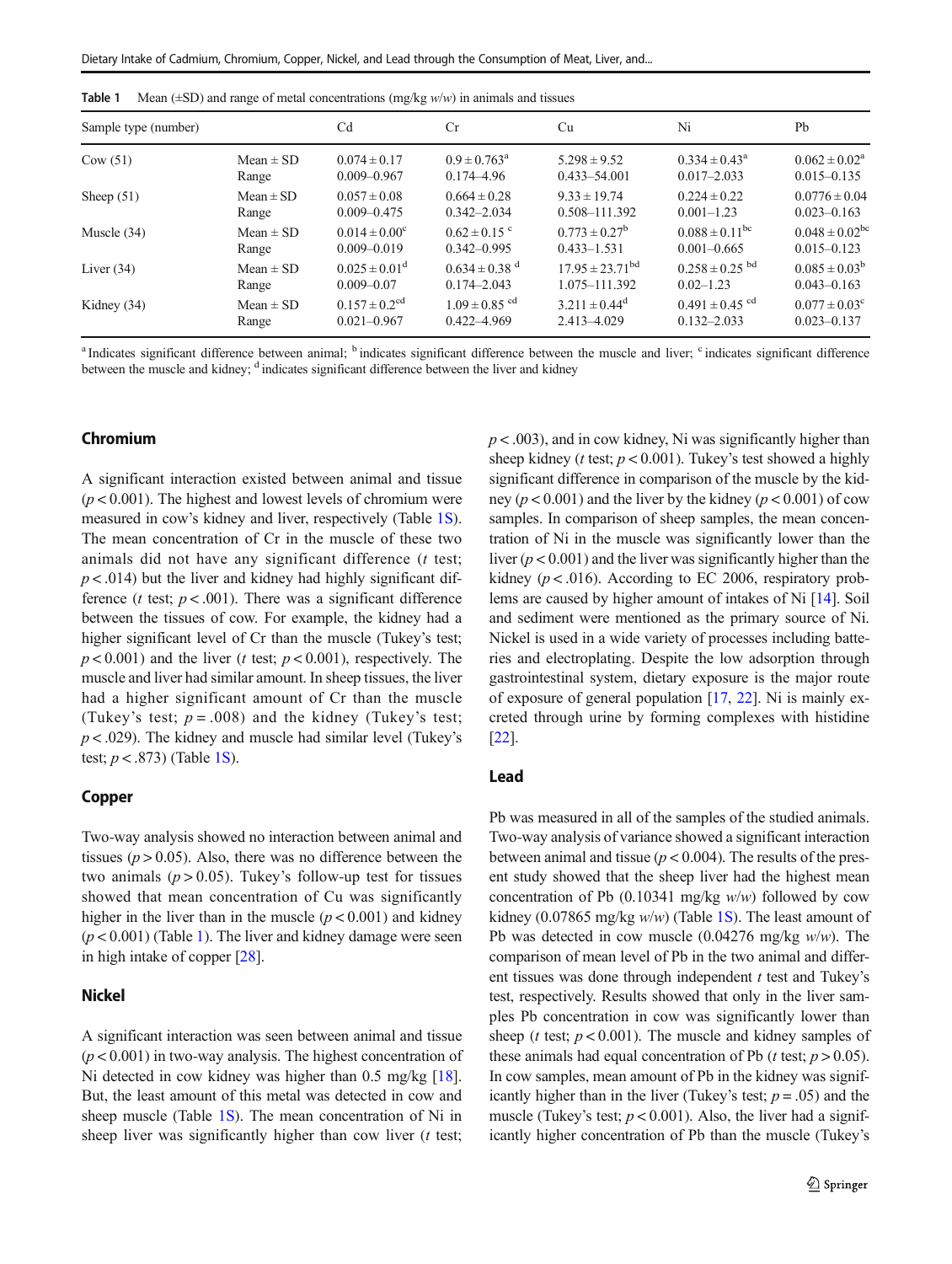

Fig. 2 Distribution pattern of metals in the food animals by use of PCA  $(C, \text{cow}; S, \text{ sheep})$ 

test;  $p < 0.001$ ). Moreover, in sheep tissues, the liver had a significantly higher amount of Pb than the muscle (Tukey's test;  $p < 0.001$ ) and kidney (Tukey's test;  $p < .03$ ). The kidney and the muscle samples had similar amount of Pb (Tukey's test;  $p < .088$ ).

Generally, the low amount of Pb in the offal and muscle can be related to the tropism of lead for aggregation in bone and also more deposition in the aged animals [29]. Renal failure, liver damage, and neurologic disorders are some of the common health problems of lead. Humans are mainly exposed through diet. Children are at higher risk because of 50% adsorption of Pb in their diet in comparison to adults that absorb about 10–15% of ingested lead [30]. Upon absorption, distribution of Pb occurred in the blood, bone, and soft tissues including the liver, kidneys, brain, and muscle. After conjugation with glutathione, Pb is excreted mainly through urine [30]. Moreover, the intake of heavy metals can cause immunological dysfunction and retard the fetal growth (Cd and Pb) due to depletion of some essential micronutrients [3].

The results of the present study compared with the published data (Table 2S). Results of the current study in Cd concentration were found to be comparable with the other studies [1, 29, 31–33] that Cd was higher in the kidney than in the liver and muscle samples.

Cr amount in cow samples of the current study was similar to Bortey-Sam et al. [1] that the kidney had the highest and the liver had the lowest level. But, in the sheep samples, it was not comparable. The two other studies [3, 34] reported the higher level of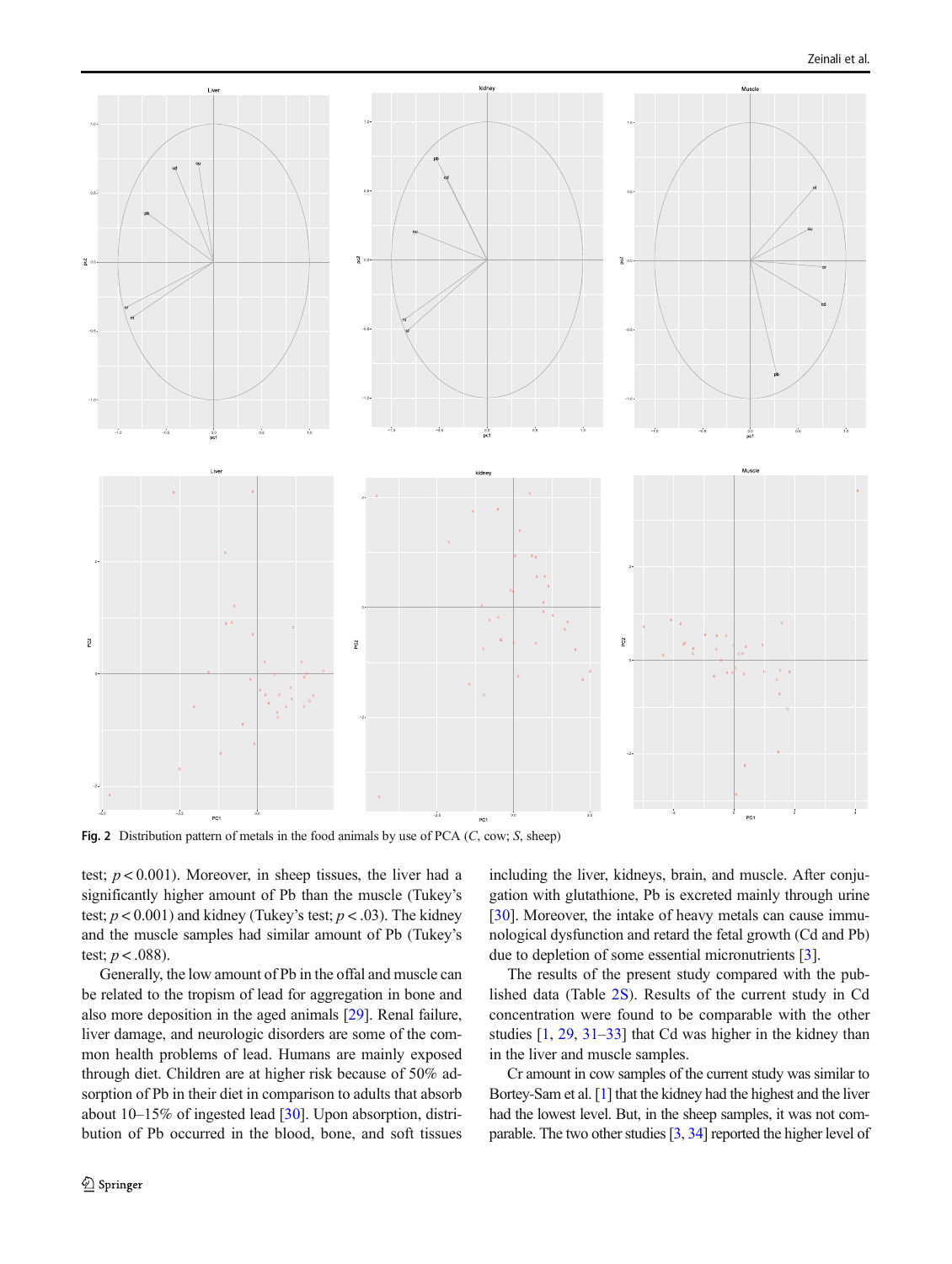| Table 2 |  |  |  | Estimated daily intake of heavy metals (µg/kg bw/day) |  |
|---------|--|--|--|-------------------------------------------------------|--|
|---------|--|--|--|-------------------------------------------------------|--|

| Sample          | C <sub>d</sub> |          | Cr        |          | Cu      |          | Ni         |          | Pb         |          |
|-----------------|----------------|----------|-----------|----------|---------|----------|------------|----------|------------|----------|
|                 | Adults         | Children | Adults    | Children | Adults  | Children | Adults     | Children | Adults     | Children |
| CM              | 0.007          | 0.015    | 0.34      | 0.68     | 0.36    | 0.72     | 0.041      | 0.082    | 0.0215     | 0.043    |
| CL              | 0.0011         | 0.0022   | 0.0215    | 0.043    | 0.587   | 1.175    | 0.0065     | 0.0131   | 0.0033     | 0.0066   |
| <b>CK</b>       | 0.0095         | 0.019    | 0.0795    | 0.159    | 0.171   | 0.342    | 0.0395     | 0.079    | 0.0038     | 0.0076   |
| <b>SM</b>       | 0.007          | 0.014    | 0.28      | 0.56     | 0.41    | 0.82     | 0.047      | 0.094    | 0.026      | 0.053    |
| SL.             | 0.0014         | 0.0029   | 0.0415    | 0.083    | 1.207   | 2.415    | 0.019      | 0.038    | 0.005      | 0.01     |
| <b>SK</b>       | 0.0065         | 0.013    | 0.03      | 0.06     | 0.15    | 0.3      | 0.0095     | 0.019    | 0.004      | 0.008    |
| TDI (µg/kg/day) | 1 [20]         |          | 1500 [20] |          | 40 [20] |          | $2.8$ [17] |          | $3.6$ [21] |          |

CM, cow muscle; CL, cow liver; CK, cow kidney; SM, sheep muscle; SL, sheep liver; SK, sheep kidney; TDI, tolerable daily intake

Cu in the muscle (4.45 and 2.3 mg/kg in the sheep muscle, 1.8 mg/kg in the cow muscle) than present study. Also, in this study, Cu had the most level in the liver; the kidney had a higher amount than the muscle which was agreed with the other studies [1, 31]. Ni amount of cow muscle in this study is similar to SaifulIslam et al. [3] but in the sheep muscle SaifulIslam et al. [1] had the higher level of Ni (1.6 mg/kg) than the present study. Offal had higher level of Ni than the muscle in both animals in the present study (Table 1S) which was disagreed with Bortey-Sam et al. [1]. Lead concentration in the present study was according to Bortey-Sam et al. [1] and disagreed with Abou-Arab [31] and Caggiano et al. [29]. Some other studies reported the higher amount of Pb in samples [3, 33].

The average level of Cd and Pb were higher in the kidney and liver samples than in the muscle samples. Cd or Pb levels in the muscle was below the MRLs [29, 32], which was in agreement with the results of the present study.

#### Distribution of Metals

Comparison of the aggregation of metals in the organs of cow and sheep was performed through Tukey's test of ANOVA. The pattern of distribution of the metal in the offal and muscle of cow and sheep were significantly different  $(p < 0.05)$ . Clearance of heavy metals from the body mainly occurred through the liver and kidney. As a result, these two organs mostly select for surveillance of metal residues in food animals [31]. In fact, the kidney and liver of these two food animals had the higher concentration of all measured metals (Table 1). PCA was used to evaluate the scattering of the metals in the offal and muscle samples of cow and sheep. PCA results (Fig. 2) showed a dissociation between cow (C), and the sheep (S), clustered independently both in the kidney and liver. But in the muscle, they were not separated. Interestingly, in the liver and kidney, Cd, Cu, and Pb made one cluster and are positively correlated (Fig. 1). Also, Ni and Cr made another cluster (Fig. 2). The muscle samples showed different distribution pattern, with Cd, Cr, Cu, and Ni correlated together (Fig. 2). Pb and Cu were not correlated and with the decrease of Pb concentration, Ni concentration was increased. This could be related to the difference in the level of some conjugation protein such as metallothione in the sampled food animals [1].



Fig. 3 Target hazard quotients (THQs) of Cd, Cr, Cu, Ni, and Pb in children and adults. (CM, cow muscle (17 samples); CL, cow liver (17 samples); CK, cow kidney (17 samples); SM, sheep muscle (17 samples); SL, sheep liver (17 samples); SK, sheep kidney (17 samples))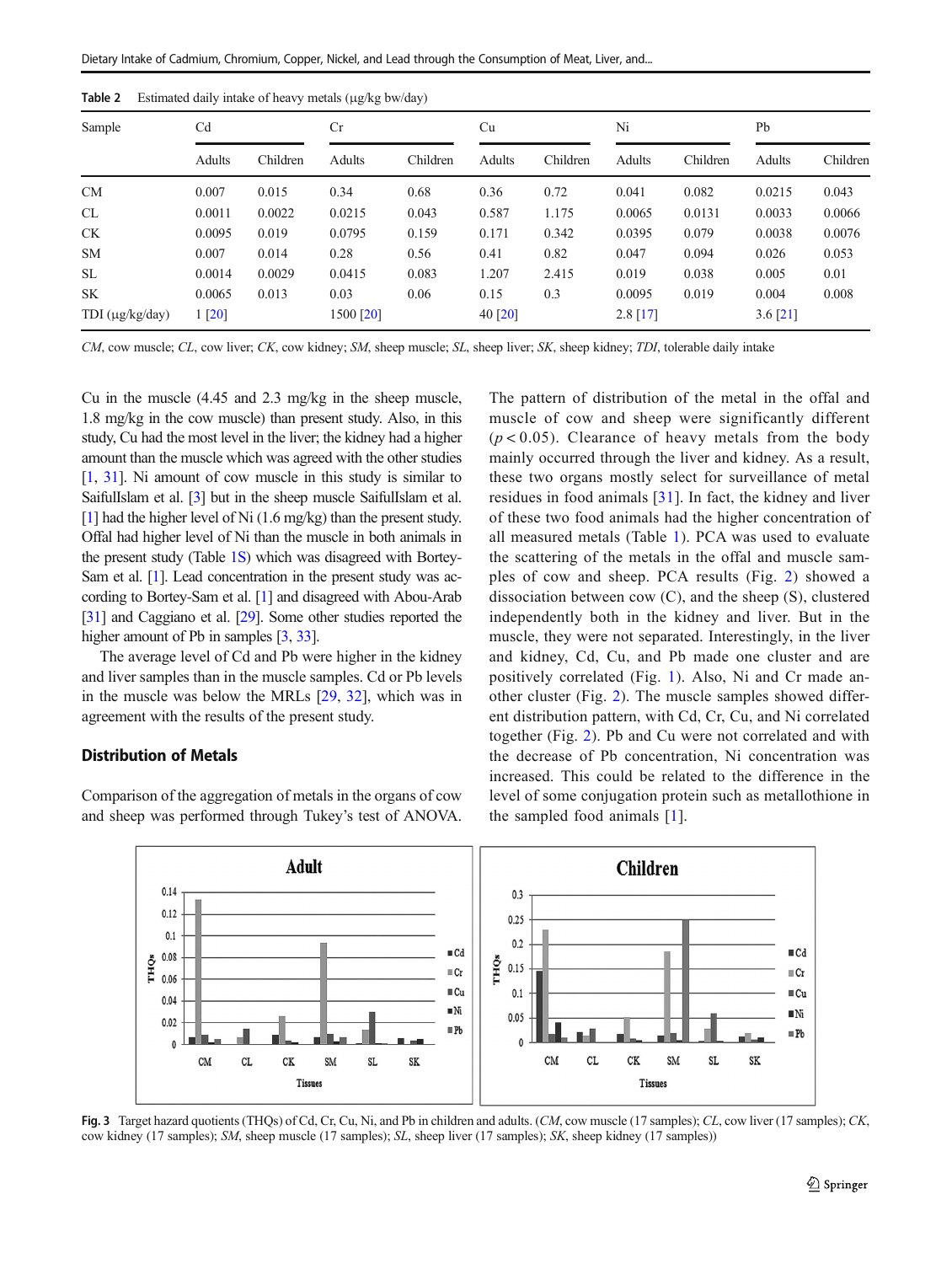



# Dietary Intake of Metals, Target Hazard Quotient, Hazard Index, and Carcinogenic Risk of Heavy Metals

The estimated daily intakes (EDI) of toxic metals for adults and children in this region with the consumption of offal and meat of cow and sheep are presented in Table 2. The numerically higher EDIs of Cd (0.0095 μg/kg bw/day) and Cr  $(0.34 \mu g/kg$  bw/day) were by eating of cow kidney and muscle, respectively (Table 2). Although, the numerically higher EDI of Ni (0.047 μg/kg bw/day) and Pb (0.026 μg/kg bw/day) was by use of sheep muscle, but the numerically higher EDI of Cu (1.207 μg/kg bw/day) was through consumption of sheep liver (Table 2).

The EDIs of Cd, Cr, Cu, Ni, and Pb of the two food animals were numerically smaller than TDI. Vulnerability of children is higher than adults to acute and chronic effects of intake of chemical pollutants, because of consuming twice the amount of food per unit of body weight [35]. Therefore, intake of toxic metals through food is higher for children in this region.

THQ value more than 1 shows the exposed population is likely to experience obvious adverse effects [25]. Meanwhile, all of the calculated THQ were below 1.0 (Fig. 3); numerically, higher THQ values in children should be noticeable. The THQs of Pb in the cow and sheep muscles which are a major part of the usual diet of people in this region are at the numerically higher level in children and adults. Similarly, the THQ for Cd

| Table 3 Carcinogenic |     |
|----------------------|-----|
| risk of Pb and Cd in | San |
| adults               |     |
|                      | Cov |

| Sample name  | Ph         | Cd         |
|--------------|------------|------------|
| Cow muscle   | 1.8275 E-4 | $2.66 E-3$ |
| Cow liver    | 2.805 E-5  | 4.18 E-4   |
| Cow kidney   | 3.23 E-5   | $3.6E - 3$ |
| Sheep muscle | $2.21 E-4$ | $2.66 E-3$ |
| Sheep liver  | 4.26 E-5   | 5.32 E-4   |
| Sheep kidney | 3.4 E-5    | $2.47 E-3$ |
|              |            |            |

 $CR > E-4$  is unacceptable;  $E-6 < CR < E-4$ is acceptable;  $CR < E-6$  is neglectable

in both adults and children had the numerically lower values. THQ of Cu and Ni had the similar level and was more than Cr.

The HI was calculated for each of tissues in both food animals in adults and children (Fig. 4). The numerically higher HI was measured for cow and sheep muscle in both adults and children, and the least was calculated for the sheep kidney (Fig. 4).

The CR values of Pb and Cd in adults from the consumption of the measured samples are presented in Table 3. In general, the values of CR less than E-6 are negligible, more than E-4 are unacceptable, and between E-6 to E-4 are acceptable [20]. In the current study, CR for Cd was numerically higher than the unacceptable range by use of the meat, liver, and kidney of cow and sheep (Table 3). CR of Cd was numerically higher for the cow kidney, sheep and cow muscle, 3.6E-3, 2.66E-3 and 2.66E-3, respectively. Also, consumption of sheep muscle was of concern due to unacceptable range of Pb (Table 3).

Consumption of these toxic metals through offal and meat in longer period can lead to toxicity due to accumulation nature of these metals in the body. As a result, there is a need for monitoring of these toxic metal residues in the meat, liver, and kidney of these food animals.

# Conclusions

The results of this study showed the significant differences that existed in the mean concentrations of metals among both food animals and meat organs. Most concentration of metals is detected in the liver and kidney. Although the mean concentration of Cd and Pb was lower than MRLs, bioaccumulation of metals in the body can raise some toxicity in a longer period for national and international consumers. Furthermore, Cd concentration had CR above the permissible level. Moreover, Pb had higher THQs and HI in the beef and sheep muscle. They may be routinely controlled especially due to vulnerability of children.

Authors' Contributions TZ and KN contributed in the conception and design of the study. FS performed the statistical analysis and drafting of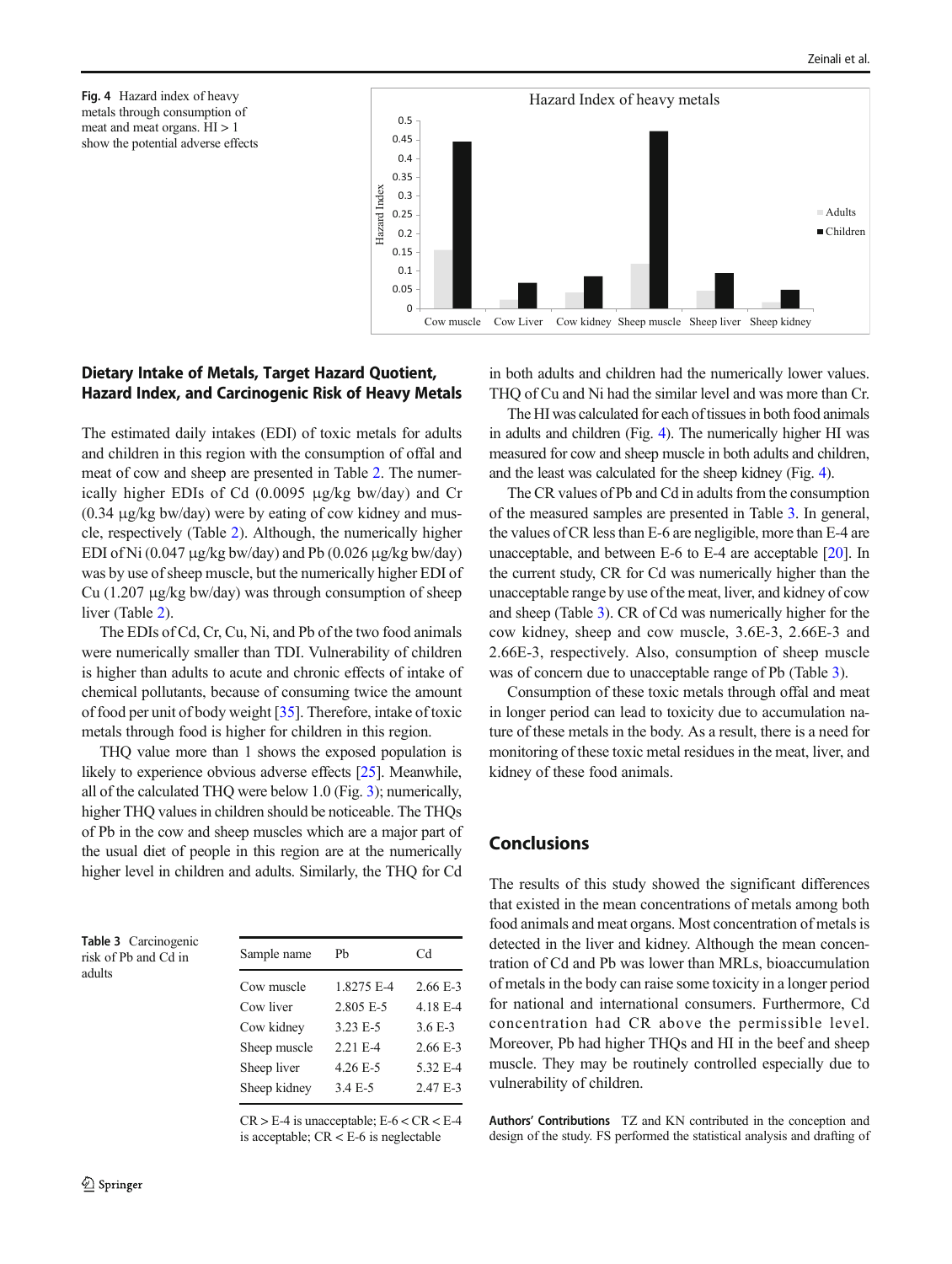the manuscript. TZ conducted the experiments and wrote the manuscript. All authors approved the final version of the manuscript.

Funding Information The authors acknowledge the research and technology deputy of Birjand University of Medical Sciences for support of this study (grant No 4273).

### Compliance with Ethical Standards

This study was carried out according to the international ethical guidelines and approved by the ethical committee of Birjand University of Medical Sciences.

Conflict of Interest The authors declare that they have no competing interest.

Publisher's Note Springer Nature remains neutral with regard to jurisdictional claims in published maps and institutional affiliations.

# **References**

- 1. Bortey-Sam N, Nakayama SMM, Ikenaka Y, Akoto O, Baidoo E, Yohannes YB, Mizukawa H, Ishizuka M (2015) Human health risks from metals and metalloid via consumption of food animals near gold mines in Tarkwa, Ghana: estimation of the daily intakes and target hazard quotients (THQs). Ecotoxicol Environ Saf 111: 160–167
- 2. Harmanescu M, Alda LM, Bordean DM, Gogoasa I, Gergen I (2011) Heavy metals health risk assessment for population via consumption of vegetables grown in old mining area; a case study: Banat County, Romania. Chem cent 5(64):10
- 3. SaifulIslam MD, KawserAhmed MD, Habibullah-Al-Mamun MD, Raknuzzaman M (2015) The concentration, source and potential human health risk of heavy metals in the commonly consumed foods in Bangladesh. Ecotoxicol Environ Saf 122:462–469
- 4. Atique Ullah AKM, Maksud MA, Khan SR, Lutfa LN, Quraishi SB (2017) Dietary intake of heavy metals from eight highly consumed species of cultured fish and possible human health risk implications in Bangladesh. Toxicol Rep 4:574–579
- 5. Zheng N, Wang QC, Zheng DM (2007) Health risk of Hg, Pb, Cd, Zn, and Cu to the inhabitants around Huludao zinc plant in China via consumption of vegetables. Sci Total Environ 383(1–3):81–89
- 6. John GF, Andrew BA (2011) Lead isotopic study of the human bioaccessibility of lead in urban soils from Glasgow, Scotland. Sci Total Environ 409:4958–4965
- 7. Jarup L, Akesson A (2009) Review: current status of cadmium as an environmental health problem. Toxicol Appl Pharmacol 238:201–208
- 8. Ambushe AA, Hlongwane MM, McCrindle RI, McCrindle CME (2012) Assessment of levels of V, Cr, Mn, Sr, Cd, Pb and U in bovine meat. S Afr J Chem 65:159–164
- 9. Mokgalaka NS, Wondimu TA, McCrindle RI (2008) Slurry nebulization ICP-OES for the determination of Cu, Fe, Mg, Mn and Zn. Bull Chem Soc Ethiop 22:1–9. https://doi.org/10.4314/bcse.v22i3.61195
- 10. Shahryari T, Moashery BN, Sharifzadeh GR (2011) Concentrations of chromium and copper in the ground water and drinking water distribution network of Birjand, 2009-2010. J Birj uni med 17(4): 62–67
- 11. Nriagu J, Boughanen M, Linder A, Howe A, Grant C, Rattray R, Vutchkov MA, Lalor G (2009) Levels of As, Cd, Pb, Cu, Se and Zn in bovine kidneys and livers in Jamaica. Ecotoxicol Environ Saf 72: 564–571
- 12. Andrée S, Jira W, Schwind KH, Wagner H, Schwägele F (2010) Chemical safety of meat and meat products. Meat Sci 86:38–48. https://doi.org/10.1016/j.meatsci.2010.04.020
- 13. European Food Safety Authority (EFSA) (2009) Scientific opinion of the panel on contaminants in the food chain on a request from the European Commission on cadmium in food. EFSA J 980:1–139
- 14. European Commission (2006) COMMISSION REGULATION (EC) No 1881/2006 of 19 December 2006 setting maximum levels for certain contaminants in foodstuffs. OffJEurUnion L 364, 20.12.2006,:p. 5
- 15. JECFA (2009) Evaluations of the Joint FAO/WHO Expert Committee on Food Additives. <http://apps.who.int/food-additivescontaminants-jecfa-database/PrintPreview.aspx?chemID=5879>
- 16. European Food Safety Authority (EFSA) (2018) Reasoned opinion on the review of the existing maximum residue levels for copper compounds according to Article 12 of Regulation (EC) No 396/ 2005. EFSA J 16(3):135. https://doi.org/10.2903/j.efsa.2018.5212
- 17. EFSA Panel on Contaminants in the Food Chain (EFSA CONTAM Panel) (2015) Scientific opinion on the risks to public health related to the presence of nickel in food and drinking water. EFSA J 13(2): 202. https://doi.org/10.2903/j.efsa.2015.4002
- 18. Ihedioha JN, Okoye COB, Onyechi UA (2014) Health risk assessment of zinc, chromium, and nickel from cow meat consumption in an urban Nigerian population. Int J Occup Environ Health 20(4): 281–288. https://doi.org/10.1179/2049396714Y.0000000075
- 19. Wikipedia (2018) South Khorasan Province. <https://en.wikipedia. org/wiki/South\_Khorasan\_Province>
- 20. US EPA (2010) Risk-based concentration table. <http://www.epa. gov/reg3hwmd/risk/human/index.htm>
- 21. ISIRI (2010) Food & feed-maximum limit of heavy metals. ISIRI 12968, 1st edn. Institute of Standards and Industrial Research of Iran, Tehran
- 22. US EPA (2007) Integrated Risk Information System-Database (IRIS). Philadelphia PA;. <https://www.epa.gov/iris>
- 23. Wang X, Sato T, Xing B, Tao S (2005) Health risk of heavy metals to the general public inTianjin,China via consumption of vegetables and fish. Sci Total Environ 350:28–37
- 24. Huang ML, Zhou SL, Sun B, Zhao QG (2008) Heavy metals in wheat grains: assessment of potential health risk for inhabitants in Khunshan, China. Sci Total Environ 405(1–3):54–61
- 25. US EPA (2000) Risk-based concentration table,. <https://www.epa. gov/iris>
- 26. Wang CL, Zhang FT, Cao WX, Wang JW (2013) The identification of apolipoprotein C-I in rare minnow (Gobiocypris rarus) and its expression following cadmium exposure. Environ Toxicol Pharmacol 35:419–426
- 27. Pompe-Gotal J, Crnic AP (2002) Cadmium in tissue of roe deer (Capreolus capreolus) in Croatia. VetArhiv 72:303–310
- 28. Agency for Toxic Substances and Disease Registry (ATSDR) (2004) U.S. Department of Health and Human Services. Atlanta, GA: Public Health Service. Toxicological profile for copper <http:// www.atsdr.cdc.gov/toxprofiles/>
- 29. Caggiano R, Sabia S, D'Emilio M, Macchiato M, Anastasio A, Ragosta M, Paino S (2005) Metal levels in fodder, milk, dairy products, and tissues sampled in ovine farms of Southern Italy. Environ Res 99:48–57
- 30. JECFA (2000) Evaluation of certain food additives and contaminants. Report of the Fifty-Third of the Joint FAO/WHO Expert Committee on Food Additives. Technical Report Series No.896. Geneva
- 31. Abou-Arab AAK (2001) Heavy metal contents in Egyptian meat and the role of detergent washing on their levels. Food and chemical toxicology 39 (6):593–599
- 32. Pagan-Rodriguez D, O'Keefe M, Deyrup C, Zervos P, Walker H, Thaler A (2007) Cadmium and lead residue control in a hazard